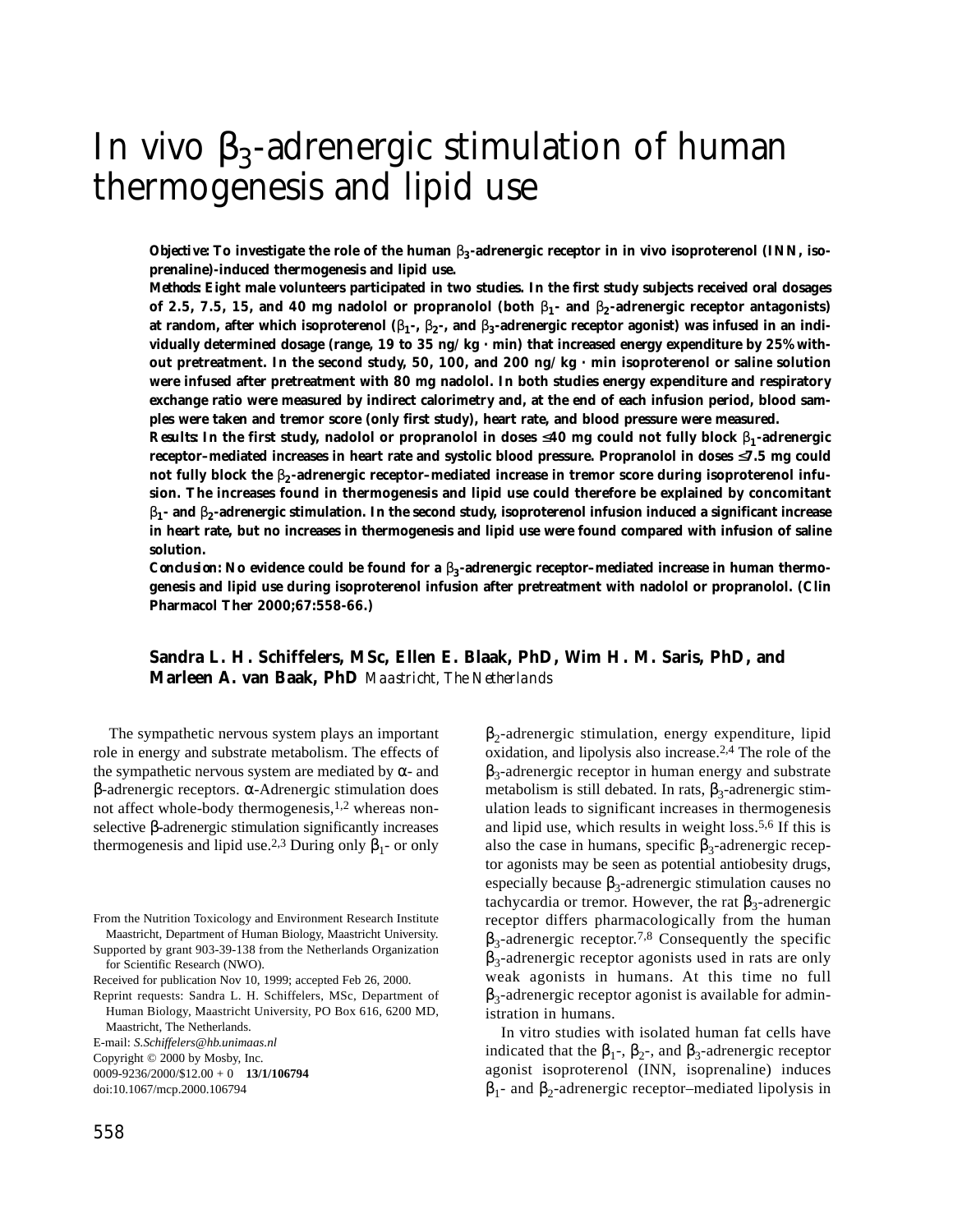the nanomolar dose range, whereas  $β_3$ -adrenergic receptor–mediated lipolysis is activated at ~100-fold higher concentrations.9,10 In vivo studies with isoproterenol show contradictory results. Isoproterenol infusion leading to nanomolar plasma concentrations predominantly stimulated adipose tissue lipolysis by  $\beta_1$ -adrenergic receptor stimulation because simultaneous  $β₁$ -adrenergic receptor blockade with atenolol completely inhibited the increase in plasma free fatty acid and glycerol concentrations.11 In another study isoproterenol-induced lipolysis was completely blocked by the  $\beta_1$ - and  $\beta_2$ adrenergic receptor antagonist nadolol.3 However, energy expenditure significantly increased despite  $β<sub>1</sub>$ - and  $β<sub>2</sub>$ -adrenergic receptor blockade, suggesting  $\beta_3$ -adrenergic receptor–mediated thermogenesis.<sup>3</sup> The indirectly acting sympathomimetic agent ephedrine significantly increased energy expenditure after pretreatment with a low dose of nadolol, but thermogenesis was completely inhibited after a higher dosage of nadolol.<sup>12</sup> Norepinephrine-induced thermogenesis completely disappeared after intravenous infusion of the  $β_1$ - and  $β$ <sub>2</sub>-adrenergic receptor antagonist propranolol.<sup>2</sup> These studies provide no evidence for a  $\beta_3$ -adrenergic receptor–mediated effect on thermogenesis in humans.

The discrepancies between these studies may be attributable to differences in the type and dose of the β-adrenergic receptor agonists and antagonists used. To investigate whether the human  $β_3$ -adrenergic receptor plays a role in isoproterenol-induced human thermogenesis, two studies were performed. In the first study different dosages of the  $\beta_1$ - and  $\beta_2$ -adrenergic receptor antagonists nadolol and propranolol were administered to see which minimal dosage is required to block all  $β<sub>1</sub>$ - and  $β<sub>2</sub>$ -adrenergic receptor–mediated effects of a standardized dose of isoproterenol. Furthermore, we investigated whether a significant increase in thermogenesis, lipid use, or both would remain after full  $β<sub>1</sub>$ - and  $β<sub>2</sub>$ -adrenergic receptor blockade, which would provide evidence for a functional role of the human  $\beta_3$ -adrenergic receptor. In the second study, isoproterenol was given at a twofold to tenfold higher infusion rate in combination with nadolol to see whether isoproterenol could induce any  $β_3$ -adrenergic receptor–mediated effects on thermogenesis and lipid use in vivo at these higher concentrations.

## **SUBJECTS AND METHODS**

*Subjects.* Eight healthy men with a mean age of 21.4 years (age range, 19 to 26 years) and a mean body mass index (BMI) of 22.4 kg/m2 (BMI range, 20.0 to 25.5 kg/m2) participated in the first study. Seven comparable subjects with a mean age of 23.0 years (age range,

20 to 27 years) and a mean body mass index of 22.1 kg/m<sup>2</sup> (BMI range, 20.2 to 25.5 kg/m<sup>2</sup>) participated in the second study. All subjects were in good health and were taking no medication at the time of the study. The study protocol was approved by the Ethics Committee of Maastricht University, and all subjects gave written informed consent before entering the study.

*Experimental protocol.* In both studies subjects came to the laboratory after fasting overnight for at least 10 hours. They came by car or public transportation to minimize the amount of physical activity before the tests. On arrival a canula was inserted into a forearm vein of each subject, and the subjects rested in a semisupine position during the remainder of the test. All subjects watched television or videos during the tests. The room temperature was kept between  $23^{\circ}$ C to  $25^{\circ}$ C, and there were at least 3 days between tests.

During the first visit in the first study, an incremental isoproterenol dose response test was performed. A 30-minute baseline period was followed by increasing doses of 10, 20, and 40 ng/kg  $\cdot$  min isoproterenol (isoproterenol sulfate, Fresenius, 's Hertogenbosch, The Netherlands), per dose for 30 minutes. During the test energy expenditure was continuously measured, and heart rate was monitored. When heart rate rose more than 35 beats/min above baseline, isoproterenol infusion was stopped. With linear regression analysis the dose of isoproterenol required for a 25% increase in energy expenditure was calculated for each subject.

During the eight remaining visits in the first study, subjects took 2.5, 7.5, 15, or 40 mg oral nadolol (Corgard, Bristol-Myers Squibb, Woerden, The Netherlands) or 2.5, 7.5, 15, or 40 mg oral propranolol (Inderal, Zeneca, Ridderkerk, The Netherlands) 2 hours before they came to the laboratory. On arrival, a 30-minute baseline period was followed by a 30-minute infusion period in which subjects received their individually determined dose of isoproterenol. The study design was singleblinded for subjects, and the antagonists were given at random. During the test, energy expenditure and the respiratory exchange ratio were continuously measured, and heart rate was monitored. After 20 minutes of each 30 minute period, blood pressure and tremor of the dominant hand were measured, and a blood sample was obtained at the end of each 30-minute period.

During the second study subjects ingested 80 mg nadolol 2 hours before arrival at the laboratory. After a baseline period of 30 minutes, a continuous infusion of isoproterenol or saline solution was started. Isoproterenol was infused in increasing dosages of 50, 100, and 200 ng/kg · min for 30 minutes each. Saline solution was administered at the same infusion rates. The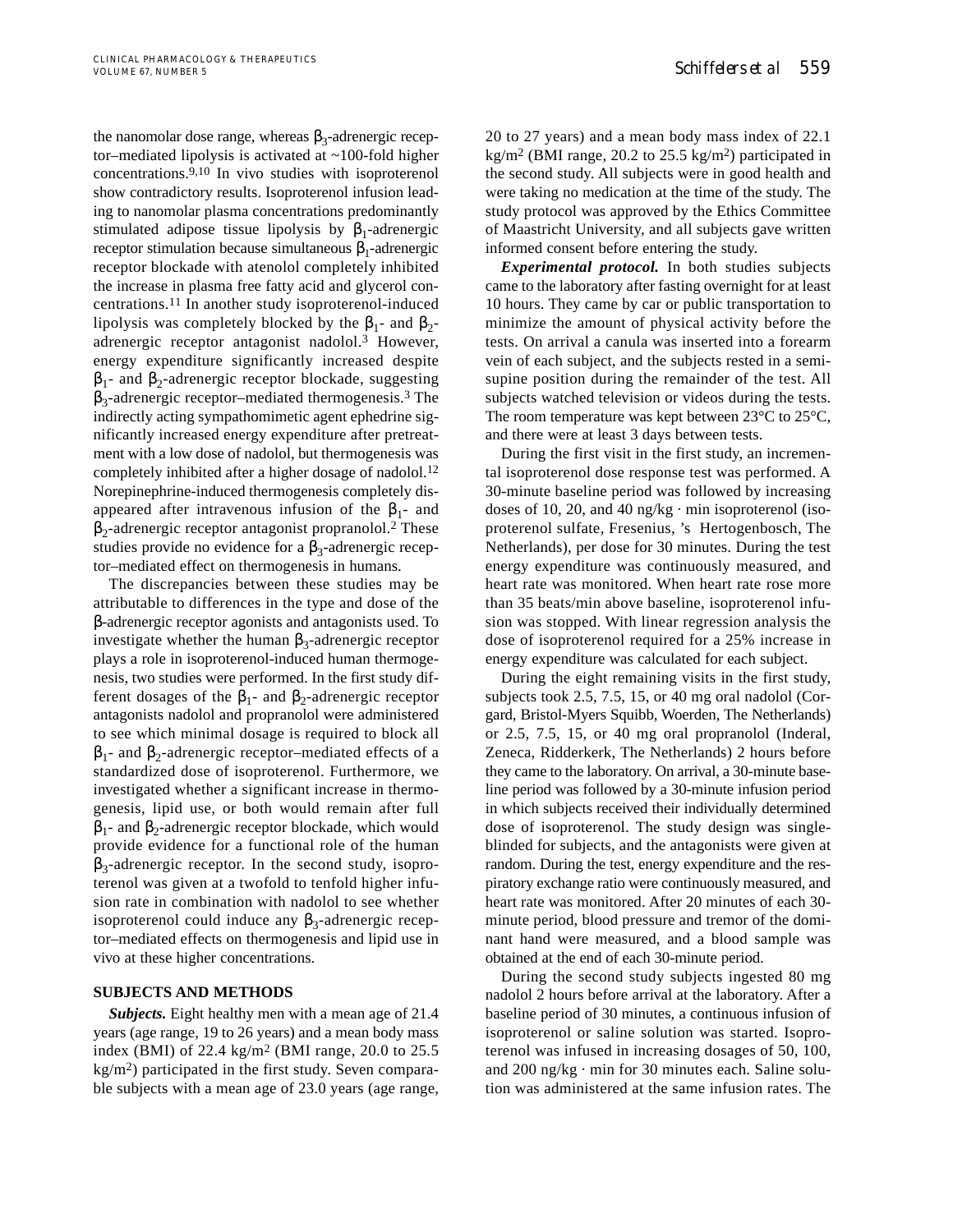|                        | Nadolol (mg)    |                |                 | Propranolol (mg) |                 |               |               |               |
|------------------------|-----------------|----------------|-----------------|------------------|-----------------|---------------|---------------|---------------|
| Parameter              | 2.5             | 7.5            | 15              | 40               | 2.5             | 7.5           | 15            | 40            |
| $EE$ (kJ/min)          | $5.71 + 0.17$   | $5.74 + 0.18$  | $5.85+0.17$     | $5.76 + 0.22$    | $5.85 \pm 0.21$ | $5.89 + 0.24$ | $5.97+0.24$   | $5.60+0.19$   |
| <b>RER</b>             | $0.87+0.01$     | $0.86 + 0.02$  | $0.86 + 0.02$   | $0.87 \pm 0.02$  | $0.84 + 0.02$   | $0.86 + 0.02$ | $0.86 + 0.02$ | $0.82 + 0.01$ |
| FFA (umol/L)           | $279 + 45$      | $335+52$       | $278 \pm 32$    | $272 + 32$       | $358+113$       | $349 + 87$    | $264 + 32$    | $409 + 46$    |
| Glycerol $(\mu$ mol/L) | $49.9 + 3.8$    | $51.9 \pm 3.8$ | $50.4 + 3.6$    | $53.6 + 4.0$     | $46.2 + 4.6$    | $51.9 + 3.5$  | $47.9 + 3.3$  | $58.2 + 3.0$  |
| Lactate $(mmol/L)$     | $1.35+0.06$     | $1.25+0.11$    | $1.45+0.13$     | $1.44 + 0.12$    | $1.52+0.11$     | $1.37+0.08$   | $1.43+0.12$   | $1.17+0.09$   |
| Potassium (mmol/L)     | $4.05 \pm 0.09$ | $4.05 + 0.07$  | $4.00+0.06$     | $4.08 \pm 0.09$  | $3.97+0.10$     | $4.13 + 0.06$ | $4.11 + 0.08$ | $3.99 + 0.08$ |
| Tremor score           | $6.19+0.92$     | $6.77 + 1.72$  | $5.52 \pm 1.02$ | $4.63+0.70$      | $6.94 + 1.47$   | $6.06 + 0.82$ | $6.77 + 1.31$ | $7.75 + 1.52$ |
| Heart rate (beats/min) | $50+2$          | $49 + 3$       | $47 + 2$        | $47 + 3$         | $52 + 3$        | $53 + 3$      | $52 + 2$      | $49 + 3$      |
| Systolic BP (mm Hg)    | $114 + 3$       | $109+2$        | $113+5$         | $113 + 3$        | $119 + 4$       | $119 + 4$     | $116 + 3$     | $113+3$       |
| Diastolic BP (mm Hg)   | $75+3$          | $73+2$         | $78 + 3$        | $74 + 2$         | $73 + 3$        | $74 + 2$      | $72 + 2$      | $77+2$        |

**Table I.** Baseline values of the measured parameters after pretreatment with nadolol or propranolol

Data are mean values  $\pm$  SEM for eight subjects.

EE, Energy expenditure; RER, respiratory exchange ratio; FFA, free fatty acids; BP, blood pressure.

study design was single-blinded for subjects, and the order of treatments was randomized. The parameters measured were the same as those in study 1, except for tremor of the hand.

*Methods.* Whole-body energy expenditure and the respiratory exchange ratio were measured by indirect calorimetry with an open-circuit ventilated hood system.13 The volume of air drawn through the hood was measured by a dry-gas meter (Schlumberger, Dordrecht, The Netherlands), and the composition of the inflowing and outflowing air was analyzed by a paramagnetic oxygen analyzer (Servomex, Crowborough, England) and an infrared carbon dioxide analyzer (Hartmann and Braun, Hanover, Germany). Airflow rate and the oxygen and carbon dioxide concentrations of the ingoing and outgoing air were used to compute oxygen consumption and carbon dioxide production on-line every 2 minutes through an automatic acquisition system interfaced with a personal computer. Energy expenditure was calculated according to the formula of Weir.14 Energy expenditure and respiratory exchange ratio values were averaged over the last 20 minutes and 10 minutes of each infusion step, respectively, and their mean values were used for further analysis.

Heart rate was also monitored continuously by conventional electrocardiography, and the mean heart rate was calculated during the last 20 minutes of each infusion step. Blood pressure was measured after 20 minutes in each infusion interval by an automatic blood pressure device (Speidel & Keller, Jungingen, Germany), and the mean value of five measurements was used for further analysis.

Tremor of the dominant hand was determined with a steadiness test (Steadiness tester 32011, Lafayette Instrument Company, Lafayette, Ind) at the end of each

infusion period in study 1. The task of the subjects in this test was to hold a metal-tipped stylus for 15 seconds in six progressively smaller hole sizes without touching the sides. If tremor occurred, subjects would touch the sides more often, and the tremor score consequently increased.

*Analytical methods.* Blood samples for the determination of plasma glycerol and free fatty acid concentrations were preserved in sodium–ethylenediaminetetraacetic acid. Heparinized blood was collected for the determination of plasma lactate and potassium concentrations. Blood samples were immediately centrifuged for 1 minute at 7000*g*. Plasma was transferred into microtest tubes, rapidly frozen in liquid nitrogen, and stored at  $-70^{\circ}$ C until further analysis. Plasma free fatty acids concentrations were measured with the NEFA C kit (99475409, WAKO, Neuss, Germany) (coefficient of variation [CV], 2.6%) with a Cobas-Fara centrifugal analyzer (Roche Diagnostica, Bern, Switzerland). Plasma glycerol concentrations were measured with a glycerol kit (644200 without triglyceride breakdown step, Boehringer, Mannheim, Germany; CV, 0.9%), and plasma lactate concentrations were measured by the method of Gutmann and Wahlefeld<sup>15</sup> (CV, 2.0%) with a Cobas-Bio centrifugal analyzer (Roche Diagnostica). Plasma potassium concentration was determined by an ion-selective electrode (Salm & Kipp, Breukelen, The Netherlands; CV, 0.7%). In each run, standard samples with known concentrations were included for quality control.

*Data analysis.* Results are presented as mean values  $\pm$  SEM. In the first study, for each of the antagonists used, the effect of isoproterenol infusion at the dosages used was assessed by two-way repeated-measurements ANOVA. Post hoc testing was done with a paired *t* test corrected according to Bonferroni's inequalities. Dif-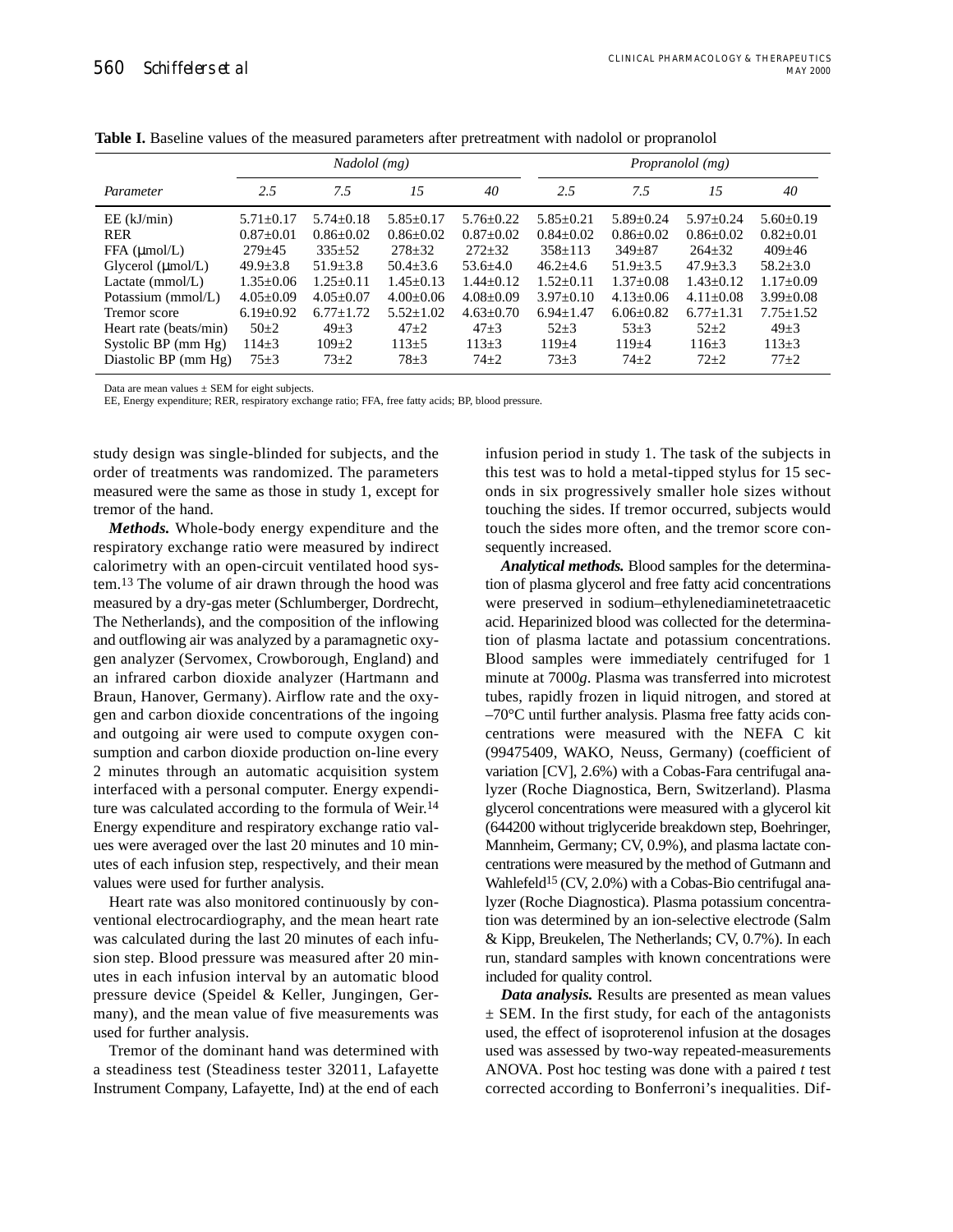





Fig 2. Changes in plasma free fatty acid and glycerol concentrations during isoproterenol infusion after pretreatment with 2.5, 7.5, 15, or 40 mg nadolol or propranolol (mean  $\pm$ SEM, n = 8). \**P* < .05, \*\**P* < .01, \*\*\**P* < .001 compared with baseline; Student paired *t* test.

**Table II.** Changes in plasma lactate and potassium concentrations and tremor score compared with baseline during infusion of isoproterenol after pretreatment with nadolol or propranolol

|                                                                           | Nadolol (mg)                                   |                                           |                                                 | <i>Propranolol</i> ( <i>mg</i> )                 |                                 |                |                                            |                                                                                       |
|---------------------------------------------------------------------------|------------------------------------------------|-------------------------------------------|-------------------------------------------------|--------------------------------------------------|---------------------------------|----------------|--------------------------------------------|---------------------------------------------------------------------------------------|
| Parameter                                                                 | 2.5                                            | 75                                        |                                                 | 40                                               | 2.5                             | 7.5            |                                            | 40                                                                                    |
| $\Delta$ Lactate (mmol/L)<br>$\Delta$ Potassium (mmol/L)<br>ATremor score | $0.04 + 0.06$<br>$-0.03+0.06$<br>$2.38 + 1.07$ | $0.01 + 0.05$<br>$0.07+0.05$<br>1.38+0.87 | $0.05 + 0.05$<br>$0.03 + 0.02$<br>$0.21 + 0.83$ | $-0.08 + 0.05$<br>$0.04 + 0.03$<br>$0.92 + 0.86$ | $0.24 + 0.20$<br>$-0.08 + 0.10$ | $-0.06 + 0.05$ | $0.01+0.08$ $-0.01+0.14$<br>$-0.08 + 0.06$ | $-0.01 + 0.04$<br>$0.10+0.03$<br>$5.31+1.36**$ $3.31+1.14*$ $3.26+1.55$ $-1.24+0.62*$ |

Data are mean values  $\pm$  SEM for eight subjects.

\**P* < .05, \*\**P* < .01 compared with baseline (Student paired *t* test).

ferences between the antagonists used were assessed by factorial ANOVA. In the second study, two-way repeated-measurements ANOVA was used to determine significant differences between saline solution and isoproterenol infusion. Post hoc testing was done with a paired *t* test. One-way repeated-measurements ANOVA was used to assess differences within a trial. A *P* value <.05 was regarded as statistically significant.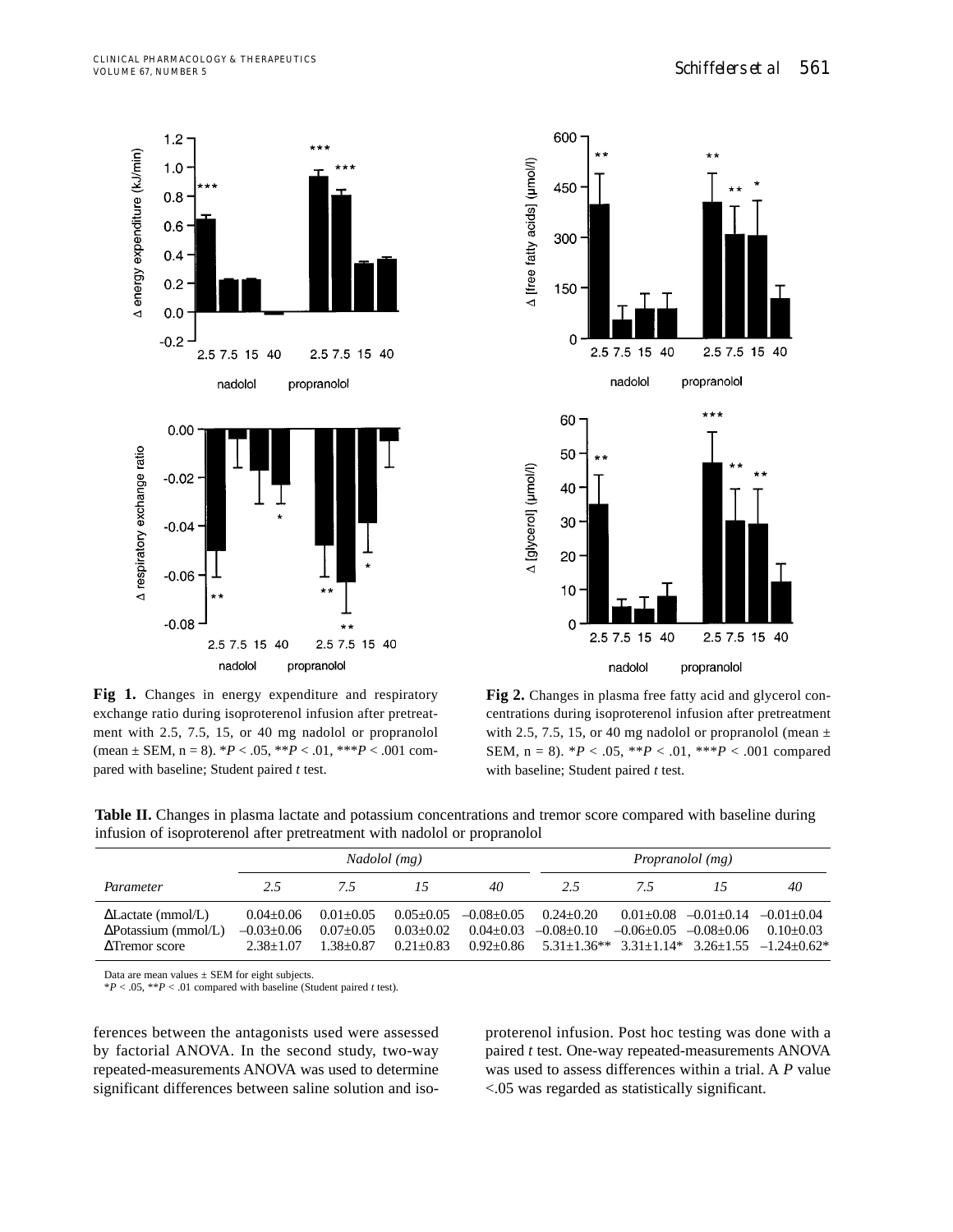

**Fig 3.** Changes in heart rate and systolic and diastolic blood pressure during isoproterenol infusion after pretreatment with 2.5, 7.5, 15, or 40 mg of nadolol or propranolol (mean  $\pm$ SEM,  $n = 8$ ).  ${}^*P < .05$ ,  ${}^{**P} < .01$ ,  ${}^{***P} < .001$  compared with baseline; Student paired *t* test.

# **RESULTS**

*First study.* The dose of isoproterenol required for a 25% increase in energy expenditure ranged from 19 to  $35 \text{ ng/kg} \cdot \text{min}$ , with a mean value of  $27 \text{ ng/kg} \cdot \text{min}$ .

The dosages of nadolol used in this study had no effect on baseline values of the measured parameters (Table I). After 2.5 mg nadolol, subsequent isoproterenol infusion significantly increased energy expenditure (Fig 1) and plasma free fatty acid and glycerol concentrations (Fig 2), as well as heart rate and systolic blood pressure (Fig 3); it significantly lowered the respiratory exchange ratio (Fig 1) and diastolic blood pressure (Fig 3). Plasma lactate and potassium concentrations and tremor score were not significantly affected (Table II). After pretreatment with 7.5, 15, and 40 mg nadolol, isoproterenol infusion resulted in significant increases in heart rate and systolic blood pressure only and a significant decrease in diastolic blood pressure (7.5 mg only) and the respiratory exchange ratio (40 mg only). All other parameters remained unchanged.

The dosages of propranolol used did not affect baseline parameters (Table I). Pretreatment with 2.5, 7.5, and 15 mg propranolol led to significant increases in plasma free fatty acid and glycerol concentrations (Fig 2) and heart rate and systolic blood pressure (Fig 3), and it led to significant decreases in the respiratory exchange ratio (Fig 1) and diastolic blood pressure (Fig 3). Energy expenditure (Fig 1) and tremor score (Table II) significantly increased during isoproterenol infusion after pretreatment with 2.5 and 7.5 mg propranolol only but not after 15 and 40 mg propranolol. Plasma lactate and potassium concentrations were not affected by propranolol (Table I). After administration of 40 mg propranolol, isoproterenol infusion still led to significant increases in heart rate and systolic blood pressure and a significant decrease in tremor score.

In summary, both nadolol and propranolol antagonized the changes induced by isoproterenol. At the highest dosages of nadolol and propranolol, still significant changes in heart rate and systolic blood pressure were found during isoproterenol infusion; most other parameters no longer differed significantly from baseline. At the same dose of antagonist, the antagonizing effect of nadolol on changes in the respiratory exchange ratio, plasma free fatty acid concentration, tremor score, systolic blood pressure (factorial ANOVA for antagonist, all  $P < .01$ ), and heart rate (factorial ANOVA for antagonist,  $P < .001$ ) was more pronounced than the antagonizing effect of propranolol.

*Second study.* Infusion of saline solution or increasing dosages of isoproterenol significantly increased energy expenditure; plasma free fatty acid, glycerol,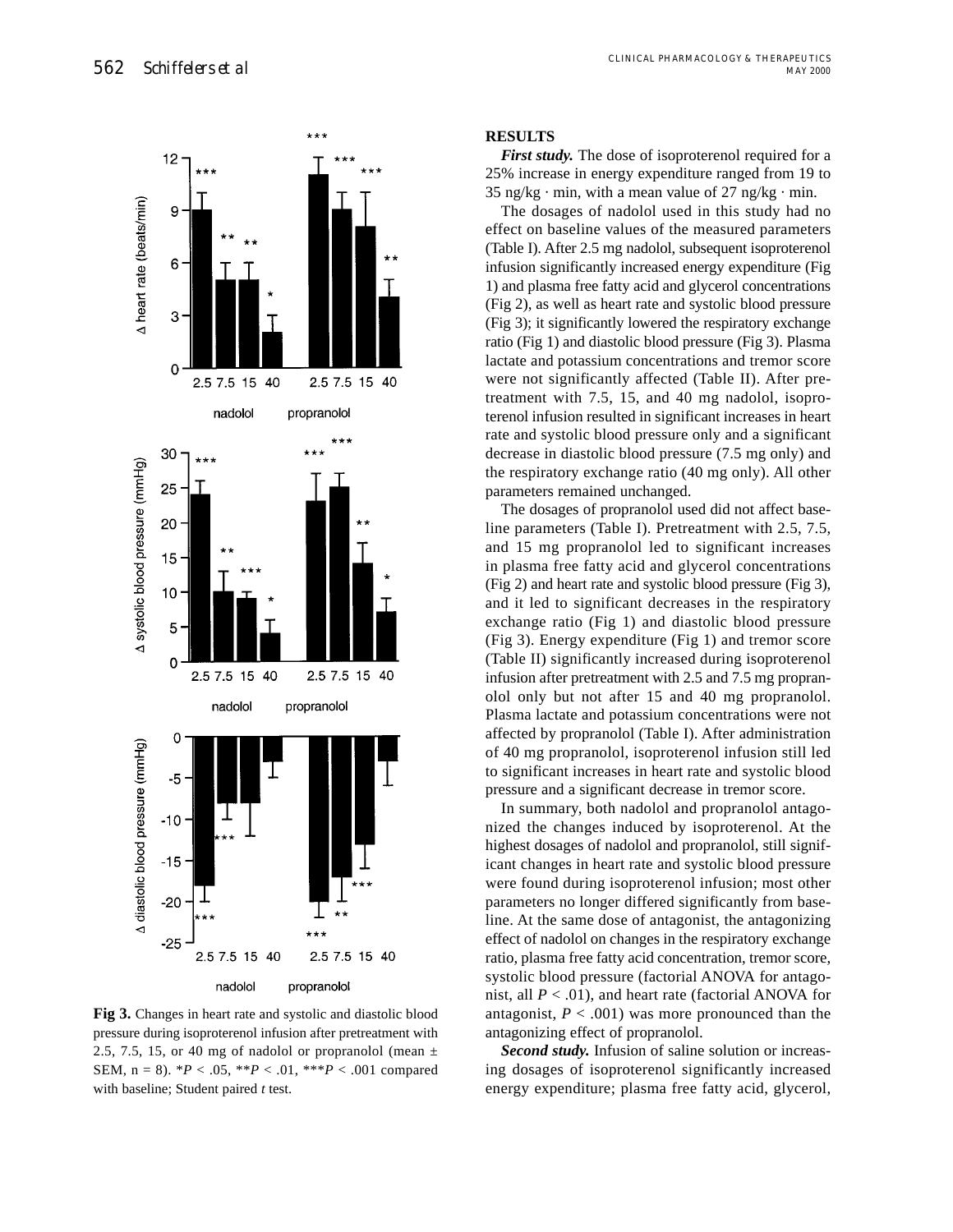lactate, and potassium concentrations; heart rate; and systolic blood pressure after pretreatment with 80 mg nadolol. The respiratory exchange ratio significantly decreased and diastolic blood pressure remained unchanged during saline solution or isoproterenol infusion (Fig 4 and Table III).

Only the increase in heart rate was significantly higher during isoproterenol infusion compared with saline solution infusion (two-way repeated-measurements ANOVA for heart rate  $\times$  treatment,  $P < .001$ ; Fig 4). The other parameters did not differ between treatments.

# **DISCUSSION**

The first study was performed to investigate whether any significant increases in isoproterenol-induced thermogenesis, lipid use, or both would remain after full  $β<sub>1</sub>$ - and  $β<sub>2</sub>$ -adrenergic receptor blockade that would provide evidence for a functional role of the human β3-adrenergic receptor during isoproterenol infusion. To ensure that all  $\beta_1$ -adrenergic receptor–mediated effects of isoproterenol were blocked by nadolol or propranolol, heart rate and systolic blood pressure were measured as indicators for  $\beta_1$ -adrenergic stimulation.<sup>16</sup> Administration of nadolol or propranolol in a range of 2.5 to 40 mg could not prevent a significant isoproterenol-induced increase in heart rate and systolic blood pressure. This result suggests that no complete  $β_1$ -adrenergic receptor blockade was achieved with the dosages of antagonists used. To control for  $\beta_2$ -adrenergic stimulation, plasma lactate and potassium concentrations and tremor score were measured as specific indicators for  $\beta_2$ -adrenergic stimulation.16 An isoproterenol-induced increase in tremor score occurred after pretreatment with 2.5 and 7.5 mg propranolol only. Otherwise, no indications for  $\beta_2$ -adrenergic stimulation could be found, indicating that after pretreatment with 2.5 to 40 mg nadolol and 15 and 40 mg propranolol, all  $β_2$ -adrenergic receptor–mediated effects of isoproterenol were blocked. Overall, however, no complete  $β_1$ - or  $β_2$ -adrenergic receptor blockade was achieved after pretreatment with nadolol or with propranolol at dosages ≤40 mg. This result suggests that the increases in energy expenditure, lipid oxidation, as indicated by a decrease in respiratory exchange ratio, and lipolysis, as indicated by increases in plasma free fatty acids and glycerol concentrations, observed in the first study might be explained by  $\beta_1$ - and/or  $\beta_2$ -adrenergic stimulation, and no evidence can be provided for a functional role of the human  $β_3$ -adrenergic receptor in thermogenesis and lipid use during the infusion of  $\sim 30$ ng/kg · min isoproterenol.

In the second study, isoproterenol infusion rates were increased to 50, 100, and 200 ng/kg  $\cdot$  min. The nadolol



**Fig 4.** Changes in energy expenditure, heart rate, and systolic blood pressure during saline solution *(solid circles)* or isoproterenol (INN, isoprenaline; *triangles*) infusion after pretreatment with 80 mg nadolol (mean  $\pm$  SEM, n = 7).  $\#P$  < .05, ###*P* < .001; One-way repeated-measurements ANOVA. \*\* $P < .01$ , \*\*\* $P < .001$  compared with saline solution; Student paired *t* test.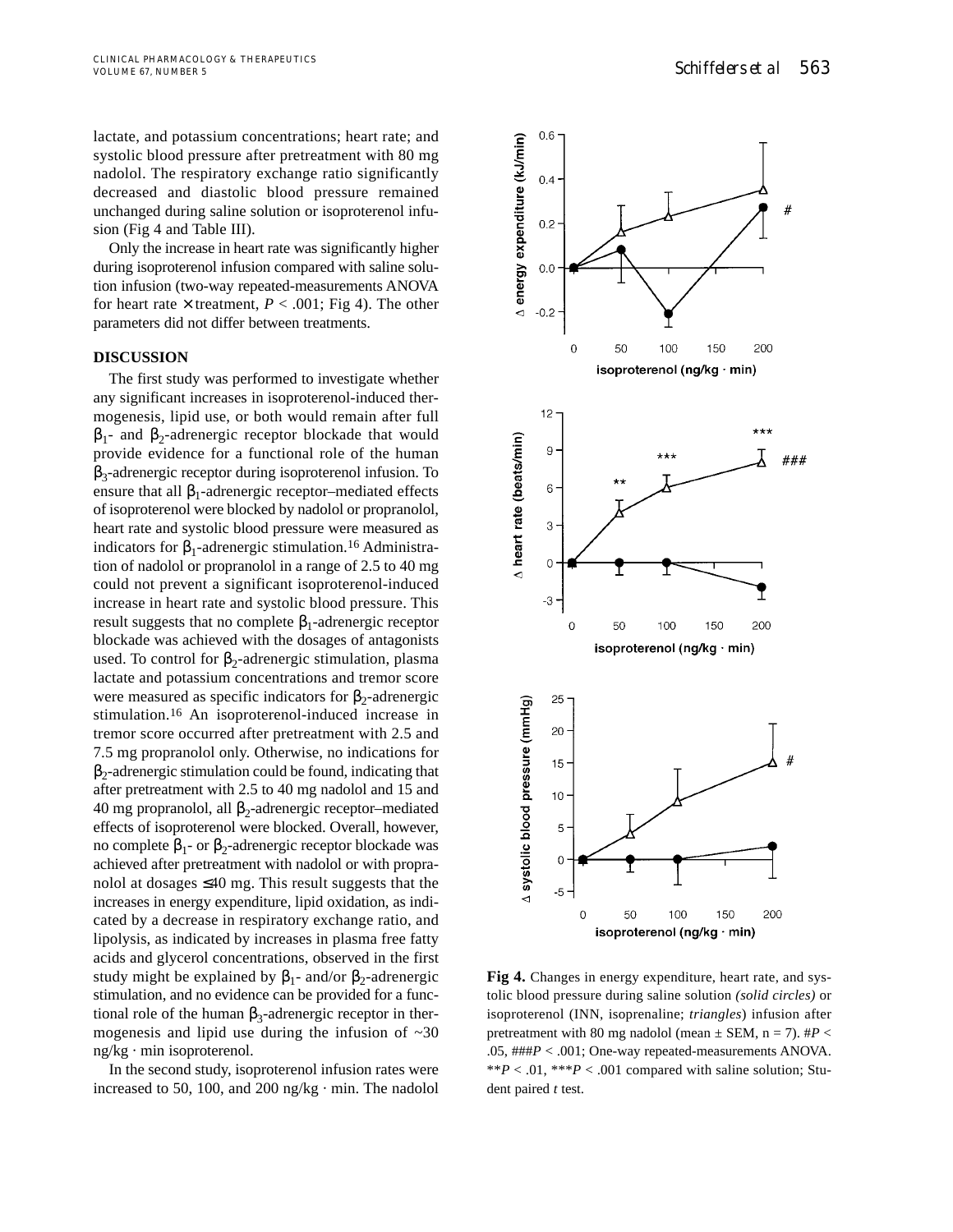|                                           |                    | <i>Isoproterenol</i> $(ng/kg \cdot min)$ | <b>ANOVA</b>       |           |                       |  |
|-------------------------------------------|--------------------|------------------------------------------|--------------------|-----------|-----------------------|--|
| Parameter and treatment                   | 50                 | 100                                      | <i>200</i>         | Parameter | Parameter × treatment |  |
| $\Delta$ Respiratory exchange ratio       |                    |                                          |                    |           |                       |  |
| Saline solution                           | $-0.007 + 0.010$   | $-0.015 + 0.007$                         | $-0.020 + 0.006$   | < 01      | NS                    |  |
| Isoproterenol                             | $-0.022 \pm 0.005$ | $-0.040 \pm 0.010$                       | $-0.031 \pm 0.016$ |           |                       |  |
| $\Delta$ Free fatty acids (µmol/L)        |                    |                                          |                    |           |                       |  |
| Saline solution                           | $21 + 33$          | $93 + 54$                                | $100 + 65$         | ${<}001$  | <b>NS</b>             |  |
| Isoproterenol                             | $31 \pm 34$        | $98 \pm 42$                              | $178 \pm 58$       |           |                       |  |
| $\Delta$ Glycerol (µmol/L)                |                    |                                          |                    |           |                       |  |
| Saline solution                           | $3.2 + 2.7$        | $11.3 + 5.0$                             | $18.9 + 7.0$       | < 01      | <b>NS</b>             |  |
| Isoproterenol                             | $-6.0 \pm 4.2$     | $0.9 + 4.2$                              | $5.0 \pm 5.9$      |           |                       |  |
| $\Delta$ Lactate (mmol/L)                 |                    |                                          |                    |           |                       |  |
| Saline solution                           | $0.05 + 0.03$      | $0.07 + 0.04$                            | $0.06 + 0.04$      | < 0.05    | <b>NS</b>             |  |
| Isoproterenol                             | $0.01 \pm 0.02$    | $0.04 \pm 0.02$                          | $0.04 \pm 0.03$    |           |                       |  |
| $\Delta$ Potassium (mmol/L)               |                    |                                          |                    |           |                       |  |
| Saline solution                           | $0.23 + 0.08$      | $0.24 + 0.13$                            | $0.27 + 0.10$      | < 0.05    | <b>NS</b>             |  |
| Isoproterenol                             | $0.22 \pm 0.12$    | $0.28 \pm 0.13$                          | $-0.08 \pm 0.17$   |           |                       |  |
| $\Delta$ Diastolic blood pressure (mm Hg) |                    |                                          |                    |           |                       |  |
| Saline solution                           | $1 + 1$            | $1 \pm 3$                                | $2 \pm 3$          | NS.       | <b>NS</b>             |  |
| <i>Isoproterenol</i>                      | $-1 \pm 2$         | $1 \pm 3$                                | $3 \pm 5$          |           |                       |  |

**Table III.** Changes in measured parameters compared with baseline during infusion of saline solution or isoproterenol after pretreatment with 80 mg nadolol

Data are mean values  $\pm$  SEM for seven subjects.

dose was increased to 80 mg because the 40 mg nadolol used in the first study did not completely block all  $\beta_1$ -adrenergic receptor–mediated effects on heart rate and systolic blood pressure. Nadolol was chosen because its blocking properties were more pronounced compared with those of propranolol, as shown in the first study, and higher dosages of propranolol might partly block  $\beta_3$ -adrenergic receptors, as shown by Emorine et al.<sup>17</sup> In the second study, isoproterenol infusion did not cause any significant changes in energy expenditure, lipid oxidation, and lipolysis compared with saline solution infusion. Only a significant increase in heart rate occurred compared with saline solution, which might indicate that nonselective β-adrenergic stimulation by a high dosage of isoproterenol overcomes  $\beta_1$ -adrenergic receptor blockade. We therefore concluded that after pretreatment with 80 mg nadolol, isoproterenol infusion at a rate  $\leq 200$  ng/kg · min does not provide evidence for a  $β_3$ -adrenergic receptor– mediated increase in thermogenesis and lipid use in vivo in humans. In vitro studies in Chinese hamster ovary cells show that 3.9 nmol/L isoproterenol is required to produce a half-maximal response for the human β<sub>3</sub>-adrenergic receptor.<sup>17</sup> Plasma levels of  $\sim$ 10 nmol/L are achieved with an infusion rate of 200  $ng/kg \cdot min$ , suggesting that the isoproterenol concentration might have been high enough to find an effect of  $β_3$ -adrenergic receptor stimulation.

Wheeldon et al<sup>3</sup> performed a similar study. They infused isoproterenol at a rate  $(0.5 \text{ to } 3.0 \text{ µg/min})$  that increased the individual heart rate by 60 beats/min and resulted in a 30% increase in energy expenditure. Pretreatment with 20 and 80 mg nadolol completely blocked  $\beta_1$ -adrenergic receptor–specific changes in heart rate and  $\beta_2$ -adrenergic receptor–specific changes in finger tremor. Concomitant isoproterenol infusion induced a significant 13% and 10% increase in thermogenesis after pretreatment with 20 and 80 mg nadolol, respectively, which was considered to be the result of  $\beta_3$ -adrenergic stimulation. The isoproterenol-induced increases in lipid oxidation and lipolysis were completely blocked by 20 and 80 mg nadolol, suggesting that fat metabolism was probably not stimulated by β<sub>3</sub>-adrenergic receptors. According to our study,  $\beta_1$ -adrenergic receptors are not fully blocked at the nadolol concentrations used, and the observed increase in thermogenesis might therefore be explained by concomitant  $β_1$ -adrenergic stimulation.

Liu et al<sup>12</sup> performed a study in which ephedrine was given to stimulate the release of norepinephrine from sympathetic nerve endings, leading to high local norepinephrine concentrations. Thirty milligrams of ephedrine produced a 6.6% increase in energy expenditure. After pretreatment with 2.5 mg nadolol, energy expenditure still significantly increased by 2.3% after ephedrine administration. After pretreatment with 5 and 10 mg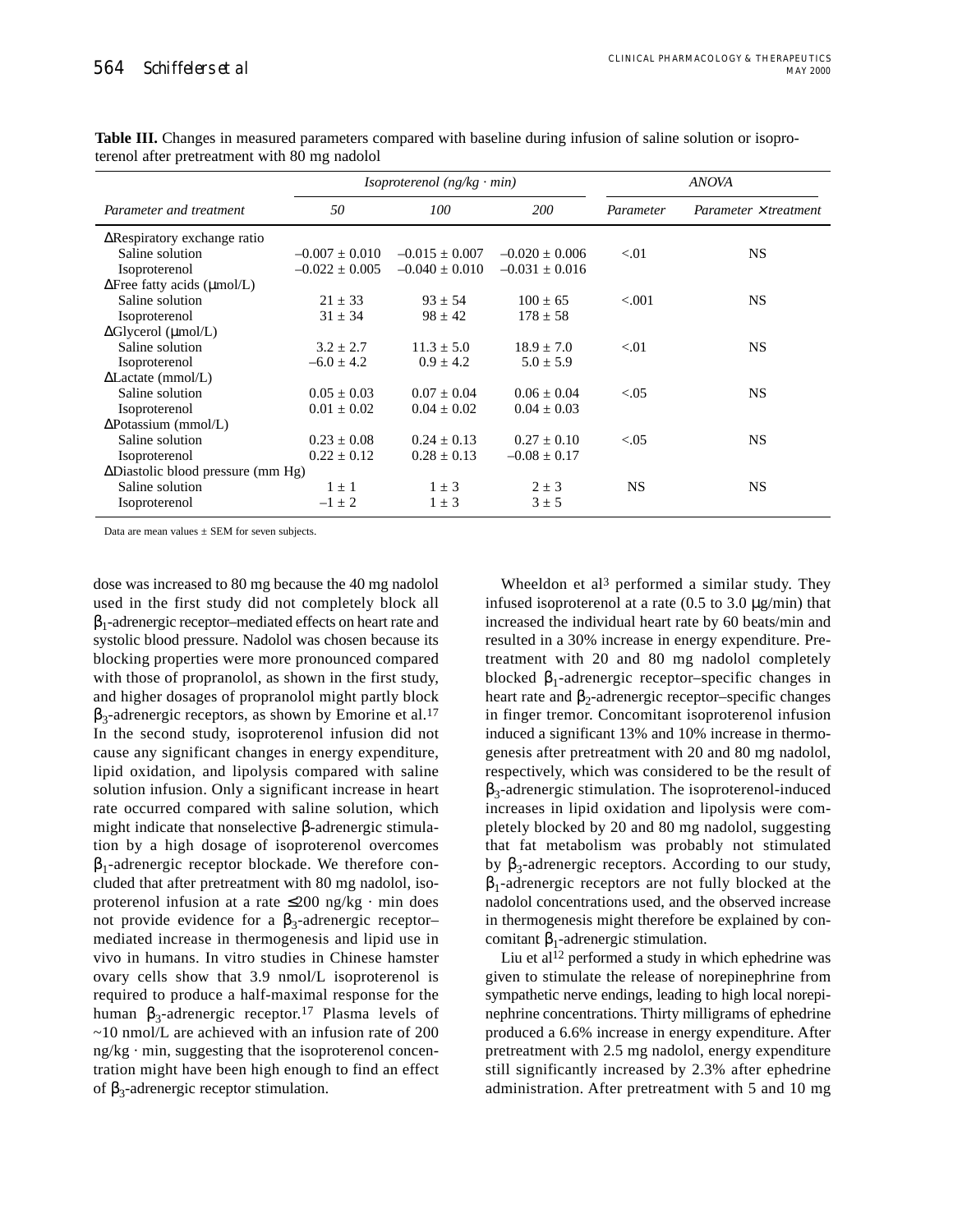nadolol, no changes in energy expenditure were found. All ephedrine-induced changes in heart rate and blood pressure were blocked after pretreatment with 2.5 mg nadolol according to Liu et al,  $12$  but they neglected to correct for baseline values, which were also affected by nadolol. According to our recalculations, ephedrine induced an increase in systolic blood pressure after pretreatment with 2.5 mg nadolol and an increase in both systolic blood pressure and heart rate with 5 mg nadolol. This result suggests that  $\beta_1$ -adrenergic receptors were not completely blocked with these lower dosages of nadolol, which is in accordance with our findings and those of Wheeldon et al. $3$  The observed significant increase in thermogenesis by Liu et  $al<sup>12</sup>$  might therefore be attributable to concomitant  $\beta_1$ -adrenergic stimulation and not to  $\beta_3$ -adrenergic stimulation.

Finally, Blaak et al<sup>2</sup> showed that infusion of the  $\alpha$ -,  $β<sub>1</sub>$ -,  $β<sub>2</sub>$ -, and  $β<sub>3</sub>$ -adrenergic receptor agonists epinephrine (15 to 60 ng/kg  $\cdot$  min) or norepinephrine (25 to 100  $ng/kg \cdot min$ ) in combination with propranolol infusion (bolus, 195  $\mu$ g/kg; infusion, 0.6  $\mu$ g/kg · min) did not change energy expenditure but significantly increased mean arterial blood pressure by α-adrenergic receptor stimulation and consequently significantly decreased heart rate. Blaak et al<sup>2</sup> concluded that the dosages of epinephrine and norepinephrine used could not induce  $β_3$ -adrenergic receptor–mediated thermogenesis.

The previously described studies are the only ones published until now that have selectively tried to stimulate  $\beta_3$ -adrenergic receptors. Other studies used relatively unselective  $\beta_3$ -adrenergic receptor agonists to determine the effect of  $\beta_3$ -adrenergic stimulation on human thermogenesis and lipid use in vivo. The thermogenic compound Ro 16-8714 not only increased energy expenditure but also had significant effects on heart rate and systolic blood pressure, indicating that part of its effect was mediated by  $\beta_1$ -adrenergic receptors.<sup>18</sup> Clinical studies with BRL 26830A showed that this  $β_3$ -adrenergic receptor agonist induced not only thermogenesis but also tremor, suggesting additional  $\beta_2$ -adrenergic stimulation.<sup>19</sup> The  $\beta_3$ -adrenergic receptor agonist BRL 35135 significantly increased thermogenesis and lipid use and also induced a significant decrease in serum potassium concentration, indicating additional  $\beta_2$ -adrenergic stimulation. After pretreatment with 20 mg nadolol, BRL 35135 still caused a small but significant increase in thermogenesis, but lipid oxidation and lipolysis were unaffected.20 Because heart rate and blood pressure were not measured in this study, it is unknown whether concomitant  $\beta_1$ -adrenergic stimulation could explain this effect.

Although no clear evidence is available from in vivo studies, we believe that  $\beta_3$ -adrenergic receptors may

still play a role in human thermogenesis and lipid use. After the administration of CGP 12177 (selective  $β_3$ -adrenergic receptor agonist with  $β_1$ - and  $β_2$ -adrenergic receptor antagonist properties), significant increases in glycerol release were found both in vitro $2^{1,22}$  from omental and abdominal fat cells and in situ23,24 from abdominal subcutaneous adipose tissue with the use of the microdialysis technique. The increase in glycerol concentration was only 30% of that found after isoproterenol administration<sup>21,22,24</sup> but was not affected by the addition of propranolol,  $22,23$  indicating that CGP 12177 is a weak but selective  $\beta_3$ -adrenergic receptor agonist. No studies are available on in vivo effects of CGP 12177. Furthermore, several studies have shown that an increase in plasma free fatty acid levels caused by infusion of a lipid or lipid heparin mixture induces increases in lipid oxidation<sup>25</sup> and thermogenesis.<sup>26,27</sup> Thus if CGP 12177 or a full  $β_3$ -adrenergic receptor agonist is capable of increasing lipolysis to the extent that plasma free fatty acid levels increase, significant effects in lipid oxidation and thermogenesis may be expected.

In conclusion, the data from this study indicate that the dosages of nadolol and propranolol used did not fully block all  $β_1$ - and  $β_2$ -adrenergic receptor–mediated effects at the given concentrations of isoproterenol. Furthermore, no evidence could be provided for a  $\beta_3$ -adrenergic receptor–mediated increase in human energy expenditure, lipid oxidation, and lipolysis during isoproterenol infusion at dosages ≤200 ng/kg · min. However, with the development of more selective  $\beta_3$ -adrenergic receptor agonists in the future, a possible role for the  $\beta_3$ -adrenergic receptor in in vivo human thermogenesis and lipid use might still be shown.

We thank Esther Thijssen for her support in conducting the second study and Joan Senden and Jos Stegen for their technical support during analysis of the blood samples.

## *References*

- 1. Astrup A, Simonsen L, Bülow J, Madsen J, Christensen NJ. Epinephrine mediates facultative carbohydrateinduced thermogenesis in human skeletal muscle. Am J Physiol 1989;257:E340-5.
- 2. Blaak EE, van Baak MA, Kempen KP, Saris WHM. Role of α- and β-adrenoceptors in sympathetically mediated thermogenesis. Am J Physiol 1993;264:E11-7.
- 3. Wheeldon NM, McDevitt DG, Lipworth BJ. Do  $\beta_3$ adrenoceptors mediate metabolic responses to isoprenaline. Q J Med 1993;86:595-600.
- 4. Schiffelers SLH, Van Harmelen VJA, De Grauw HAJ, Saris WHM, Van Baak MA. Dobutamine as selective  $\beta_1$ -adrenoceptor agonist in in vivo studies on human thermogenesis and lipid utilization. J Appl Physiol 1999;87:977-81.